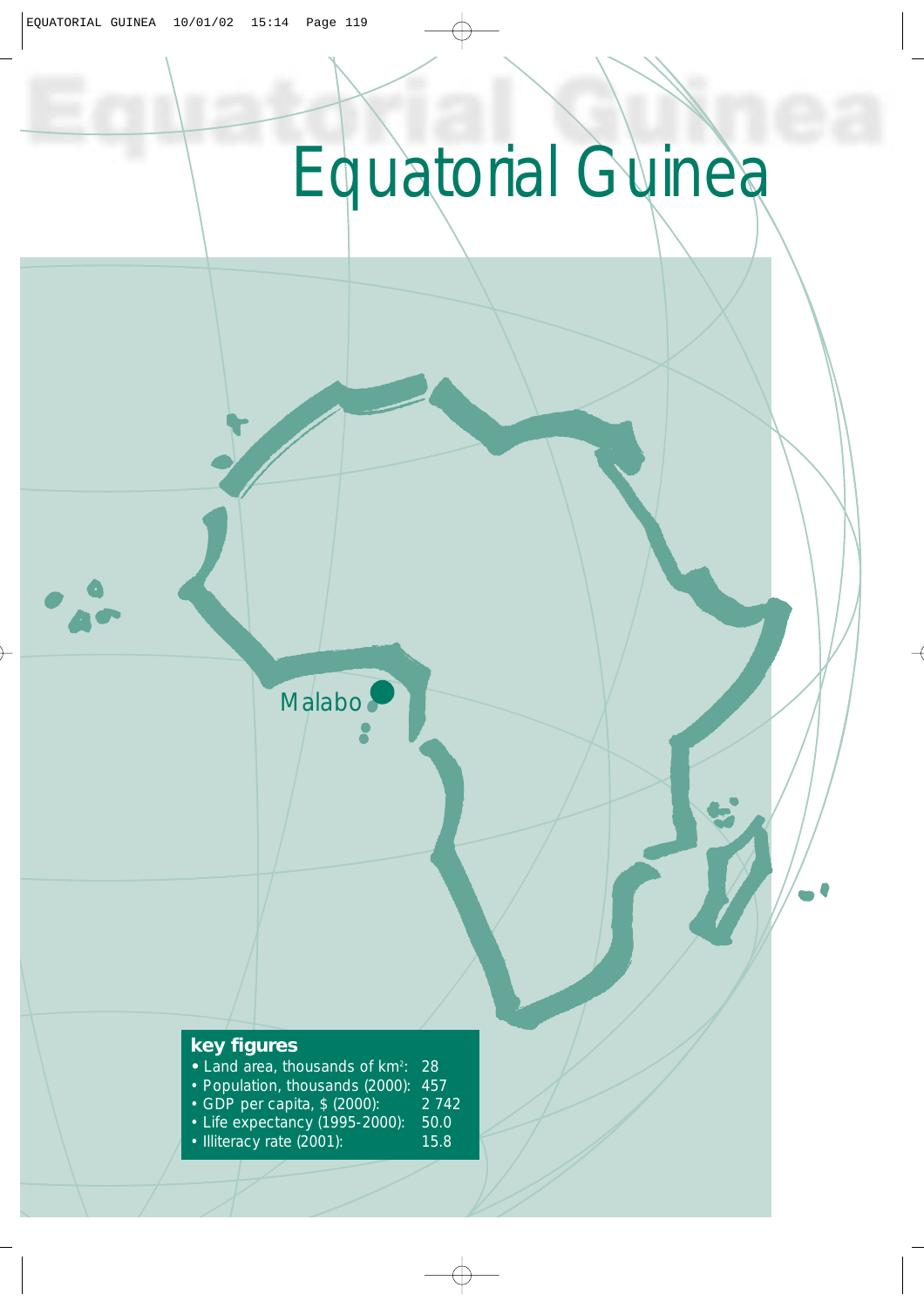$\overline{)}$ 

 $\begin{array}{c} \begin{array}{c} \begin{array}{c} \end{array}\\ \begin{array}{c} \end{array} \end{array} \end{array}$ 

 $\rightarrow$ 

 $\longrightarrow$ 

 $\overline{a}$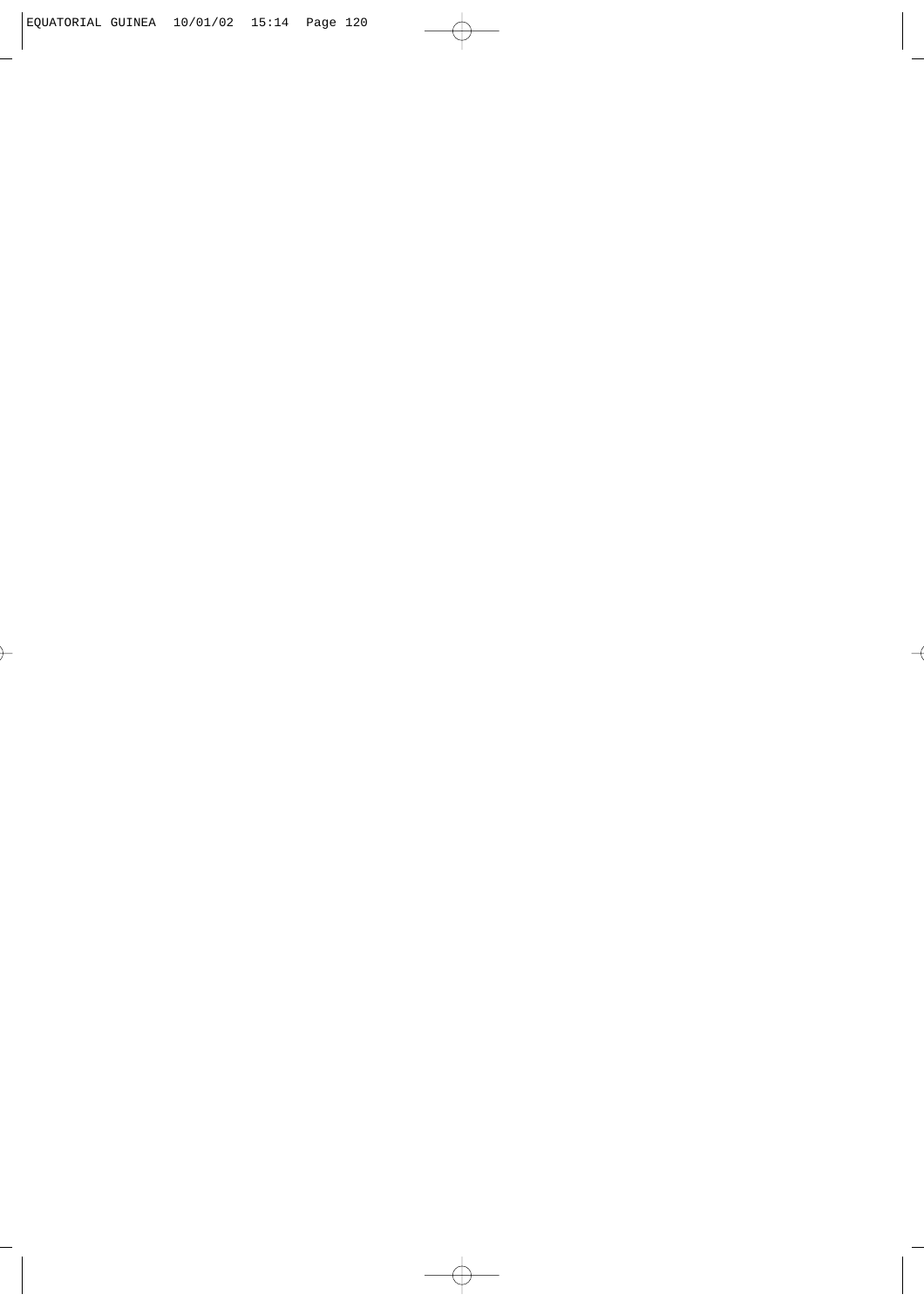THE ONLY SPANISH SPEAKING COUNTRY in the African continent, Equatorial Guinea has registered the highest growth path in Africa in the last five years. Recent large oil discoveries are structurally changing the economy making Equatorial Guinea one of the most oildependent countries in the world. 2001 and 2002 should be another two years of exceptional growth of GDP, owing to the sharp increase of oil production during the period. With a population of 450 000 people and oil production likely to reach one fifth of Nigeria's oil production in a few years, the country's main challenge consists of the management of such a rapid and large wealth inflow. Indeed, the spectacular abundance of oil revenues has strained Equatorial

Guinea's undersized administration capacity. Lack of consistent and credible data on macroeconomic and financial flows is a significant example of this lack of capacity. The country needs to upgrade its organisational

and human resources to create rapidly a modern managerial class which should be, on the one hand, accountable for its decisions and for the financial resources it supervises and, on the other hand, able to invest in infrastructure and help prepare the economy to deal with the post-oil

**The spectacular abundance of oil revenues has strained Equatorial Guinea's undersized administration capacity**

*121*

boom development. Implementing anti-poverty strategies will be also a major challenge.



The percentage scale is different from the other countries since GDP growth exceeded the level of 10 per cent. **Source:** Authors' estimates and predictions based on BEAC and Banque de France data.

# **Recent Economic Developments**

Towards the end of the 1980s, when the first explorations begun, an oil boom of current proportions was not fully expected: large oil revenues did not appear until 1996 when production of an important oil field began, but growth had already been sustained since the beginning of the 1990s.

Then, from an already high average rate of growth of 8.5 per cent over the first part of the 1990s, partly due to the initial oil investments, the country has grown by an average level of 38.3 per cent during the period 1996-2000. This resulted in a deep structural change: the oil sector has gone up from 7 per cent of GDP in 1992 to 83 per cent by the year 2000, and Equatorial Guinea is rapidly becoming a rich oil-exports dependent country.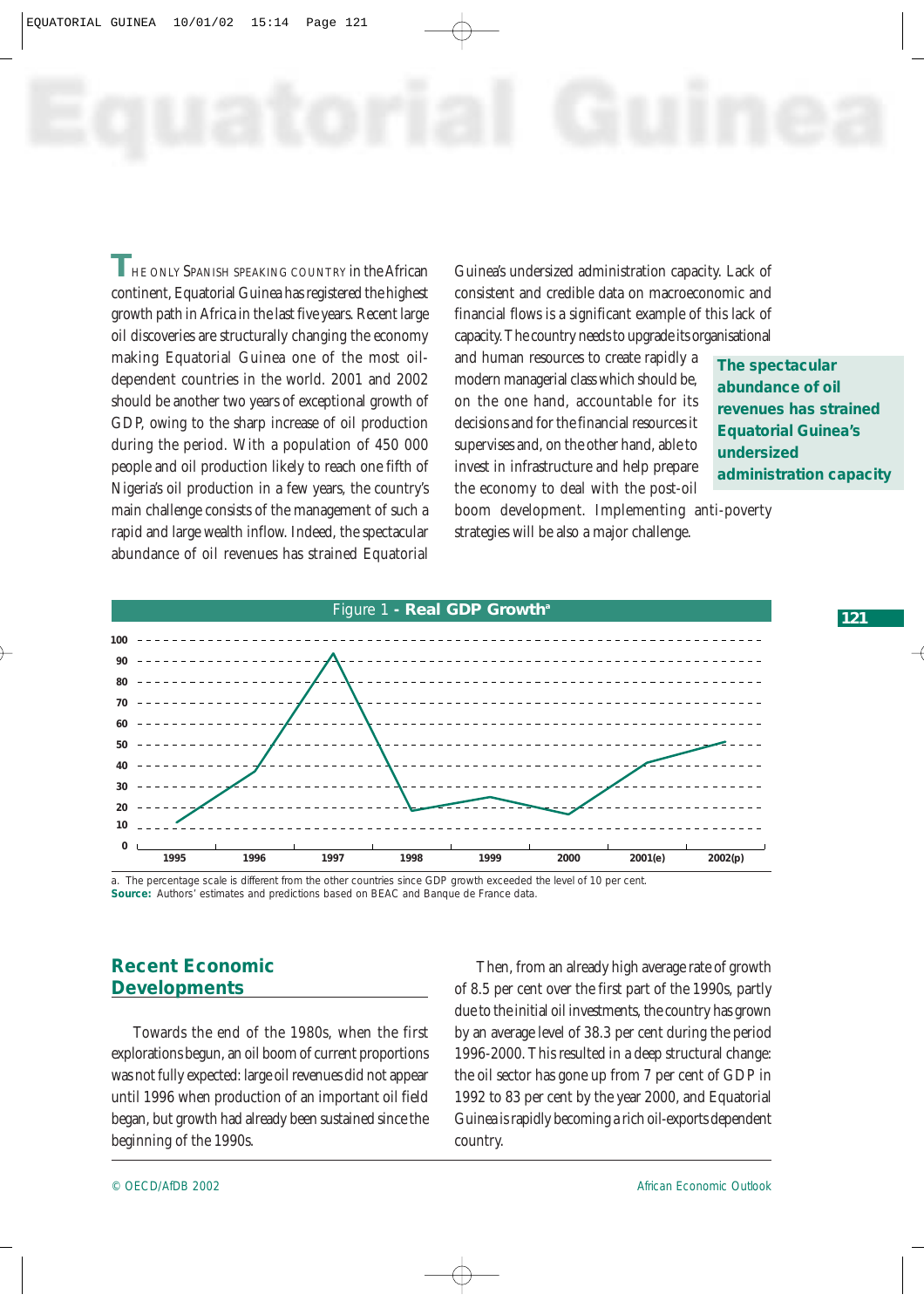*122*

#### Figure 2 **- GDP Per Capita in Equatorial Guinea and in Africa** (\$ current)



**Source:** Authors' estimates based on IMF data.

The general good performance has been further boosted by favourable external conditions, as the large appreciation of the terms of trade of 55.1 per cent clearly shows. Terms of trade improvements are mainly due to a rise of oil and timber prices and to the US dollar appreciation, which positively influenced export prices and helped in buying imports, coming mainly from the Euro area.

A quick review of the last five years' performance of Equatorial Guinea's economy should include a description of the evolution of its most important sectors: oil, timber and agriculture.

From a level of 6 000 barrel per day (bpd), with the coming on steam of the Zafiro and Alba oil fields in August 1996, oil production has started to become an important and growing resource, and by 2000 the exploitation of oil resources had reached the level of 117 887 bpd. Prospects are even more encouraging since the recent discoveries of other fields and the starting of production in the Jade field in November 2000: total oil production is projected at around 200 000 bpd by 2001 and at nearly 300 000 by 2003. Given its strategic geographic position, the government intends to push forward the ambitious project of making the country a regional centre for oil production services. In particular the implementation of this project includes the construction of the free port of Luba, which should

work as a regional hub for the oil service sector of the Gulf of Guinea, and the development of an oil products transformation firm on the island of Bioko. The government strategy is to develop infrastructure and to generate employment that, even if connected with the oil sector, is not strictly dependent on the national extractive activities.

In addition to oil sales, impressive growth rates have been sustained by the rise of investment in the oil sector. Between 1996 and 1999, the oil sector's contribution to GDP growth has been on average 63 per cent and, in 2000, became 72 per cent, as a result of investments in the Zafiro, Alba and Ceiba fields and owing to the intensification of deep-sea explorations.

Given the oil sector's direct and indirect incidence in the economy, it is not easy to identify truly oil independent sectors in Equatorial Guinea. Perhaps the traditional timber and tropical agriculture productions, even if they represent a small share of GDP, can be considered the most important non-oil activities. The positive last two years' performance of the timber sector resulted from increased foreign investments (most of the activity is controlled by Chinese and Russian investors) and favourable external environment. Indeed, the positive terms of trade in 1999 and 2000, coupled with an increased external demand following the end of the Asian crisis, have largely influenced the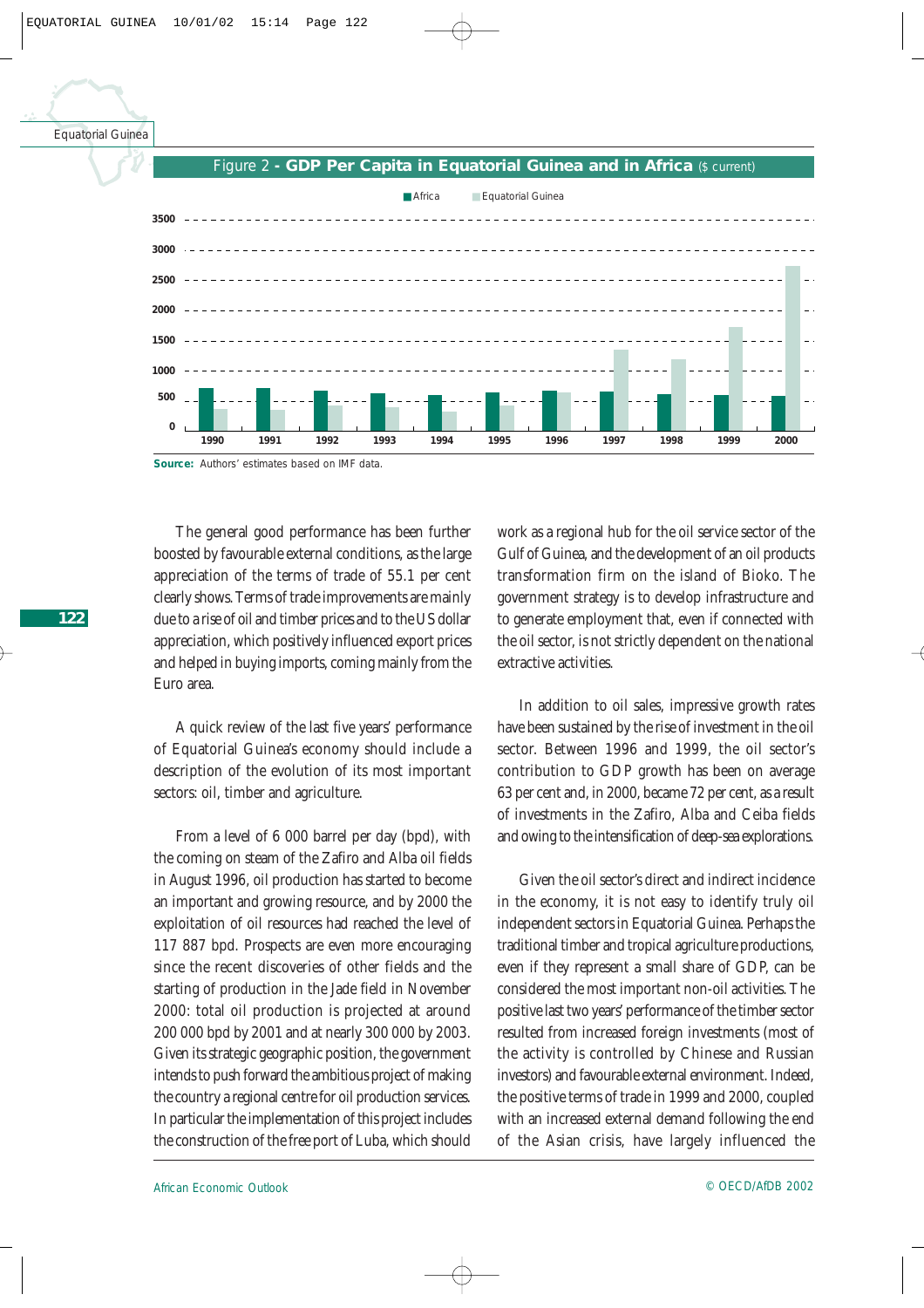

*123*



**Source:** Authors'estimates based on domestic authorities' data.





**Source:** Authors'estimates based on domestic authorities' data.

developments of this export-oriented sector. Total production has been of 776 000m3 and 689 000m3 in 1999 and 2000 respectively after a level of 422 000m3 in 1998 and around 95 per cent concentrated in logging activities. Processed wood is still in its early stages; however the government is attempting to set up incentives to help its expansion.

Agriculture's growth rate has been stable over the last five years as well as its sectoral composition with around two-thirds of total production in the form of food crops. Cocoa is still the main cash crop that smallscale sharecroppers inherited from Spanish farm owners and foreign labourers who left the country during the mid-1970s. The sector, very sensitive to producer price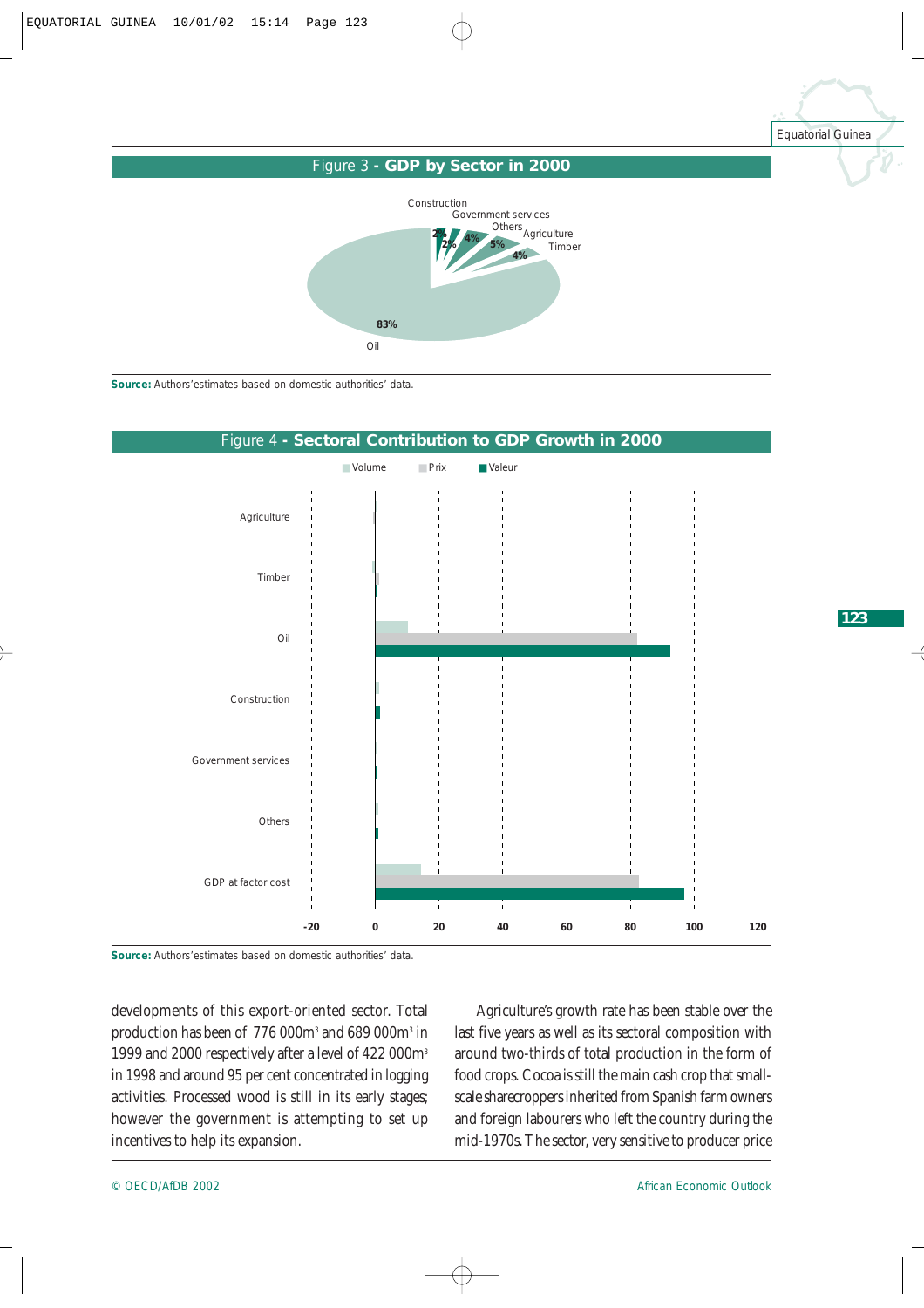changes, suffered between 1999 and 2000 a 20 per cent price drop with strong impacts on production levels. These have decreased by 30 per cent in the 1999/2000 season, and by a further 5 per cent in the 2000/2001 season.

In 1999 and 2000, private investment was important for the non-oil economy, too, as investments for the transformation of logs and for the progress of the cocoa regeneration programme (partially supported by the European Union) sustained growth in the timber and cash crop sectors.

Industrial development in Equatorial Guinea is still in its infancy. Most manufactured goods are imported or, when needed as intermediates in other activities, locally produced by foreign ventures. The per capita income, low at least until recently, and the small national market make domestic manufacturing production a non-profitable activity. The oil boom with its increased incomes may somewhat help manufacturing activity if the limitations from

insufficient transport infrastructure, the need for skilled human capital, and the risks of Dutch Disease can be eased.

In the last two years, construction gained momentum thanks to the public investment programme on road infrastructure and public building arrangement and to investment in the oil sector. The sector has grown by 19.8 per cent in 1999 and by 62 per cent in 2000 and growth prospects for 2001 are expected around 40 per cent. This evolution is not consistent with demand composition data, insofar as the construction activity principally depends on public capital formation, for which available data report a decline. Given the uncertainty surrounding Equatorial Guinean statistics, this discrepancy can hardly be solved. One possible explanation is that government capital formation, as reported in the government finance statistics, does not include extra-budgetary expenditure, for which recent data are not available, but which represent several percentage points of GDP.

| Table 1 - Demand Composition (percentage of GDP) |          |          |         |          |         |  |  |
|--------------------------------------------------|----------|----------|---------|----------|---------|--|--|
| 1995                                             | 1998     | 1999     | 2000    | 2001 (e) | 2002(p) |  |  |
| 54.1                                             | 69.5     | 64.0     | 56.2    | 43.5     | 33.0    |  |  |
| 4.4                                              | 9.9      | 7.4      | 2.9     | 2.2      | 1.7     |  |  |
| 49.7                                             | 59.5     | 56.7     | 53.4    | 41.3     | 31.3    |  |  |
| 44.8                                             | 54.8     | 50.4     | 43.6    |          |         |  |  |
| 79.6                                             | 82.2     | 55.5     | 38.6    | 31.0     | 24.9    |  |  |
| 13.1                                             | 13.4     | 6.9      | 4.6     | 2.6      | 2.0     |  |  |
| 66.5                                             | 68.9     | 48.5     | 34.0    | 28.4     | 22.9    |  |  |
| $-33.7$                                          | $-51.7$  | $-19.5$  | 5.2     | 25.5     | 42.1    |  |  |
| 56.4                                             | 83.8     | 95.0     | 102.1   | 100.1    | 98.9    |  |  |
| $-90.0$                                          | $-135.5$ | $-114.5$ | $-96.9$ | $-74.6$  | $-56.9$ |  |  |
|                                                  |          |          |         |          |         |  |  |

**Source:** Authors' estimates and predictions based on BEAC and Banque de France data.

## **Macroeconomic Policy**

#### *Fiscal and Monetary Policies*

As for the rest of the economy, fiscal policy has been influenced by the development of the oil sector. In recent years the fiscal position has greatly improved: the overall balance has passed from a deficit of 1.3 per cent of GDP in 1998 to a surplus of 15.9 per cent in 2000. Indeed, thanks to a better collection of proceedings from the oil sector, in 2000 total revenues were CFA franc 223.5 billion from a level of CFA franc 87.5 billion of the previous year and CFA franc 15.5 billion in 1995 (\$319, \$125 and \$22 million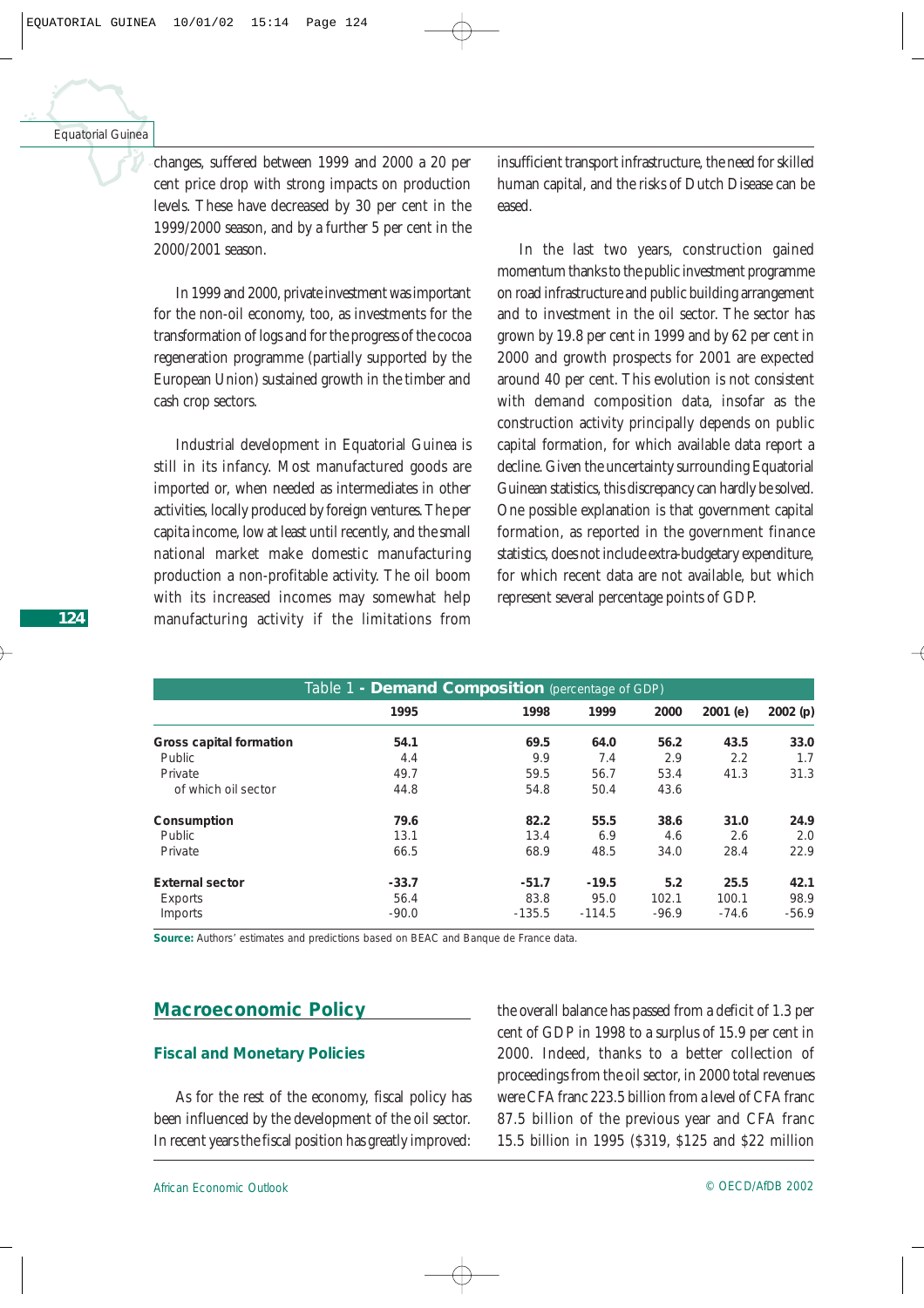*125*

respectively, at the average exchange rate of 700 CFA franc per dollar). As a result, the government's financial operations are increasingly relying on the oil sector: in 2000 the proportion of oil revenue was 88 per cent of the total value. Non-oil revenues have increased as well owing to the good performance of the timber sector. Overall, revenues in 2000 increased by 155 per cent. Estimates for 2001 are even higher since oil revenues should continue to boost government income. With only modest increases in public expenditures as a percentage of GDP, primary surplus will reach the level of 17.6 and of 18.9 in 2001 and 2002.

On the expenditure side, a four-fold increase of expenses from 1995 to 2000 owing to the extension of pension coverage over the public sector and an expansion of expenditure on wage and salaries — together with a rise in goods and services expenditures — have been responsible for the sharp increase of the total figure. Capital expenditures rose slightly in 1999 (from \$42 million — CFA franc 29.4 billion — in 1998 to \$53.4 million — CFA franc 37.4 billion — in 1999) for public building arrangements and for the completion of the infrastructure related to the CEMAC — CEEAC summit held in Malabo.

| Table 2 - Public Finances (percentage of GDP)  |        |        |      |      |         |         |  |
|------------------------------------------------|--------|--------|------|------|---------|---------|--|
|                                                | 1995   | 1998   | 1999 | 2000 | 2001(e) | 2002(p) |  |
| Total revenue and grants <sup>a</sup>          | 16.3   | 24.0   | 18.7 | 25.1 | 24.5    | 24.3    |  |
| Oil revenue                                    | 2.8    | 17.6   | 13.6 | 22.0 |         |         |  |
| Tax revenue                                    | 10.2   | 4.9    | 4.1  | 2.5  | 2.3     | 2.0     |  |
| Total expenditure and net lending <sup>a</sup> | 21.4   | 25.3   | 17.9 | 9.2  |         |         |  |
| Current expenditure <sup>b</sup>               | 17.5   | 15.3   | 9.9  | 6.3  |         |         |  |
| <b>Excluding interest</b>                      | 11.6   | 13.8   | 8.8  | 6.0  | 4.7     | 3.7     |  |
| Wages and salaries                             | 4.4    | 2.4    | 3.2  | 1.4  | 1.2     | 0.9     |  |
| Interest on public debt                        | 5.9    | 1.5    | 1.1  | 0.4  |         |         |  |
| Capital expenditure                            | 1.3    | 9.9    | 8.0  | 2.7  | 2.2     | 1.7     |  |
| Primary balance                                | 0.8    | 0.2    | 1.9  | 16.2 | 17.6    | 18.9    |  |
| <b>Overall balance</b>                         | $-5.1$ | $-1.3$ | 0.7  | 15.9 |         |         |  |

Only major items are reported.

b. 1995 and 1998 figures include extra-budgetary and unidentified expenditure.

**Source:** Authors' estimates and predictions based on IMF data.

The central questions about Equatorial Guinea's fiscal policy, i.e. how the fiscal surplus will be used, remain unanswered given the limited disclosure on data regarding oil tax revenues. In fact, even the estimation of their true magnitude is somewhat obscure and the level at which they are recorded in the budget may be undervalued. Unfortunately the uncertainty about the exact amount and destination of oil fiscal revenues is worsened by the lack of transparency surrounding the amounts spent for extra — or exceptional — budgetary expenditures.

In terms of the longer-term economic strategy *(Estrategia Económica de Mediano Plazo* — EEMP), the government defined its public expenditure

priorities in an important economic national conference held in Bata in 1997 and then reviewed in 1999 with a mid-term evaluation. This four-year government strategy has targeted four broad areas: infrastructure development, social development, public sector reform, and productive private sector development. Each area has subsequently been articulated into specific goals and actions to be undertaken and the public investment programme *(Programa de Inversión Públic* — PIP) has been conceived to cover transversally the four priorities.

These seem very good intentions but the exercise of controlling whether the actual short-run fiscal policy or long-run economic strategy have followed the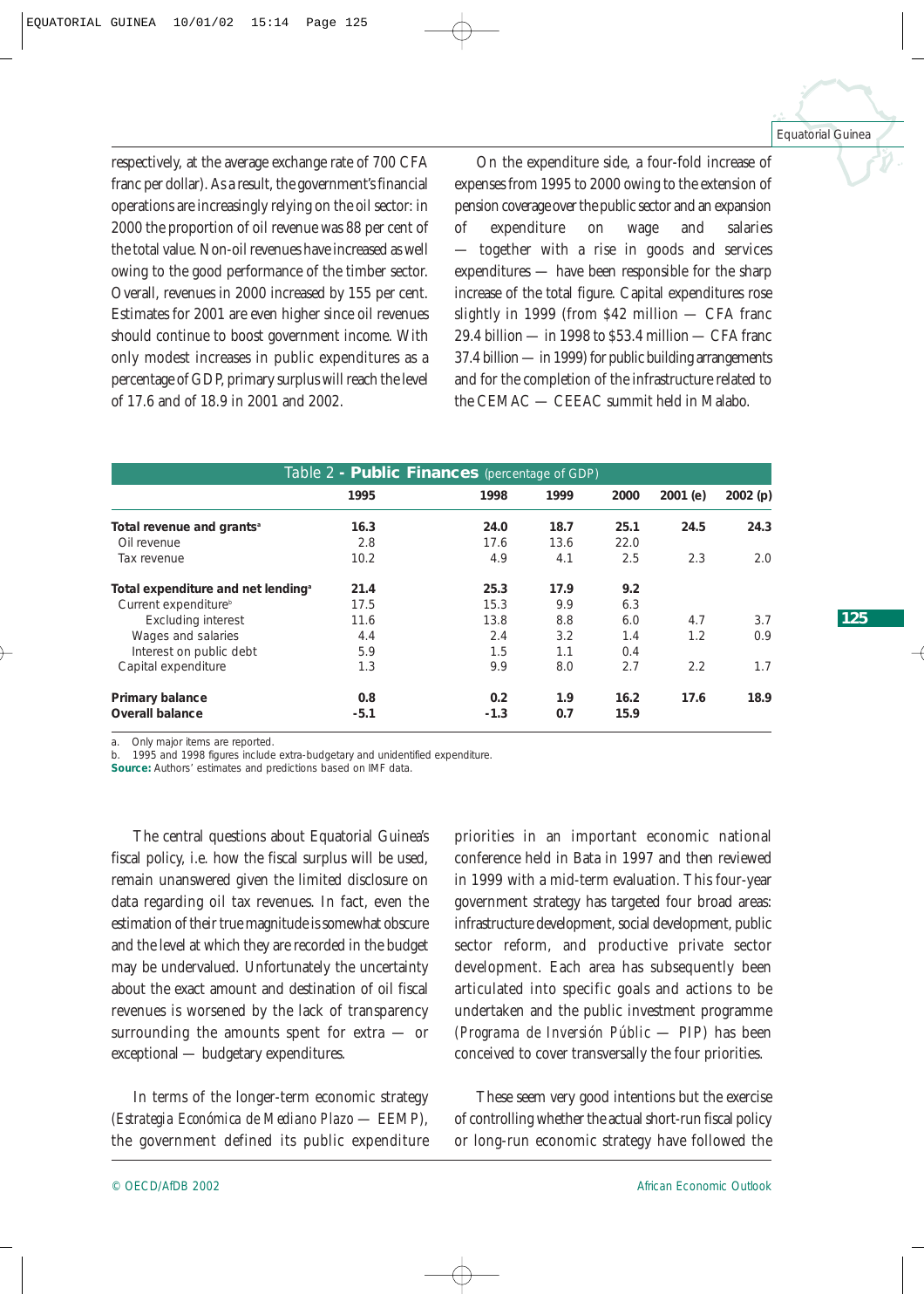programmed ones and whether they have achieved their targets is a difficult one in the context of Equatorial Guinea. Poor statistical collection and the periodic mid-year revisions of the actual policy pose serious concerns over any monitoring activity. A tentative conclusion on the fiscal performance of Equatorial Guinea could be that, although the government submits a budgetary law to Parliament, this document is not strictly binding, and that recurrent revisions on both the receipts and the expenditures sides makes it just a loose institutional arrangement.

At 4.7 per cent, the rate of inflation in 2000 was rather high compared to the previous year's level of 1.1 per cent. The recent acceleration has been caused by the rise of real estate rents and by pressures over the demand for food. However, given the impressive rate of growth of the economy, the current rate of inflation can be considered quite moderate. Favourable external conditions such as the low level of inflation of the major trade partners and an increasing proportion of food imports coming from Cameroon have helped price stabilisation. One has also to consider that Equatorial Guinea partnership in the franc zone has certainly helped in implementing a balanced effective monetary policy. As a result, for 2001 and 2002 inflation is likely to remain within the range of the CEMAC zone.

#### *External Position*

Equatorial Guinea is an open, export-oriented economy. Starting in 1994, trade policy has been liberalised and streamlined, with the implementation of the CEMAC custom and tax reform and other changes that have substantially reduced the level and the dispersion of tariffs and eliminated all quantitative restrictions.

Equatorial Guinea's external position — based on a narrow export base concentrated on natural resources and subject to terms of trade shocks — suggests that the country is very vulnerable to international developments. Oil and, to a lesser extent, timber exports dominate total exports with more than 98 per cent of the total share. On the imports side, oil-related imports are also predominant: in 2000, 74 per cent of imports were of petroleum products for local demand or petroleum investment to maintain or expand extractive capacity. The recent deep transformation of the economy has also influenced the geographic composition of Equatorial Guinea's commercial partners: the oil economy essentially trades with the United States, its largest partner both for imports and exports. The smaller non-oil economy still trades with its traditional partners: China for timber and france, Spain and Cameroon for other products.

The balance of payments has recently been characterised by a large deficit of the current account compensated by foreign investment concentrated in exploration activities and by the repatriation of profits of the oil sector. Favourable external conditions (increases in timber and oil prices) and the increase of oil exports in volume have reduced the current account deficit from a level of 64.8 per cent of GDP in 1998 to a level of 3.8 per cent of GDP in 2000. With a decrease in oil exploration activities before 2003, the weight of oil-related imports should decrease, strengthening the trade balance surplus.

| Table 3 - <b>Current Account</b> (percentage of GDP)                                                      |         |         |         |         |         |         |  |  |
|-----------------------------------------------------------------------------------------------------------|---------|---------|---------|---------|---------|---------|--|--|
|                                                                                                           | 1995    | 1998    | 1999    | 2000    | 2001(e) | 2002(p) |  |  |
| Trade balance                                                                                             | $-6.2$  | 11.4    | 37.7    | 50.4    | 59.7    | 67.7    |  |  |
| Exports of goods (f.o.b.)                                                                                 | 52.4    | 82.4    | 93.4    | 100.7   | 98.4    | 97.2    |  |  |
| Imports of goods (f.o.b.)                                                                                 | $-58.6$ | $-71.0$ | $-55.7$ | $-50.2$ | $-38.7$ | $-29.5$ |  |  |
| <b>Services</b>                                                                                           | $-42.5$ | $-62.8$ | $-57.1$ | $-45.3$ |         |         |  |  |
| Factor income                                                                                             | $-12.2$ | $-16.0$ | $-14.5$ | $-9.8$  |         |         |  |  |
| <b>Current transfers</b>                                                                                  | 2.9     | 2.7     | 1.2     | 0.8     |         |         |  |  |
| <b>Current account balance</b>                                                                            | $-58.8$ | $-64.8$ | $-32.7$ | $-3.8$  |         |         |  |  |
| Source: Authors' estimates and predictions based on BEAC, Bangue de France and domestic authorities data. |         |         |         |         |         |         |  |  |

African Economic Outlook © OECD/AfDB 2002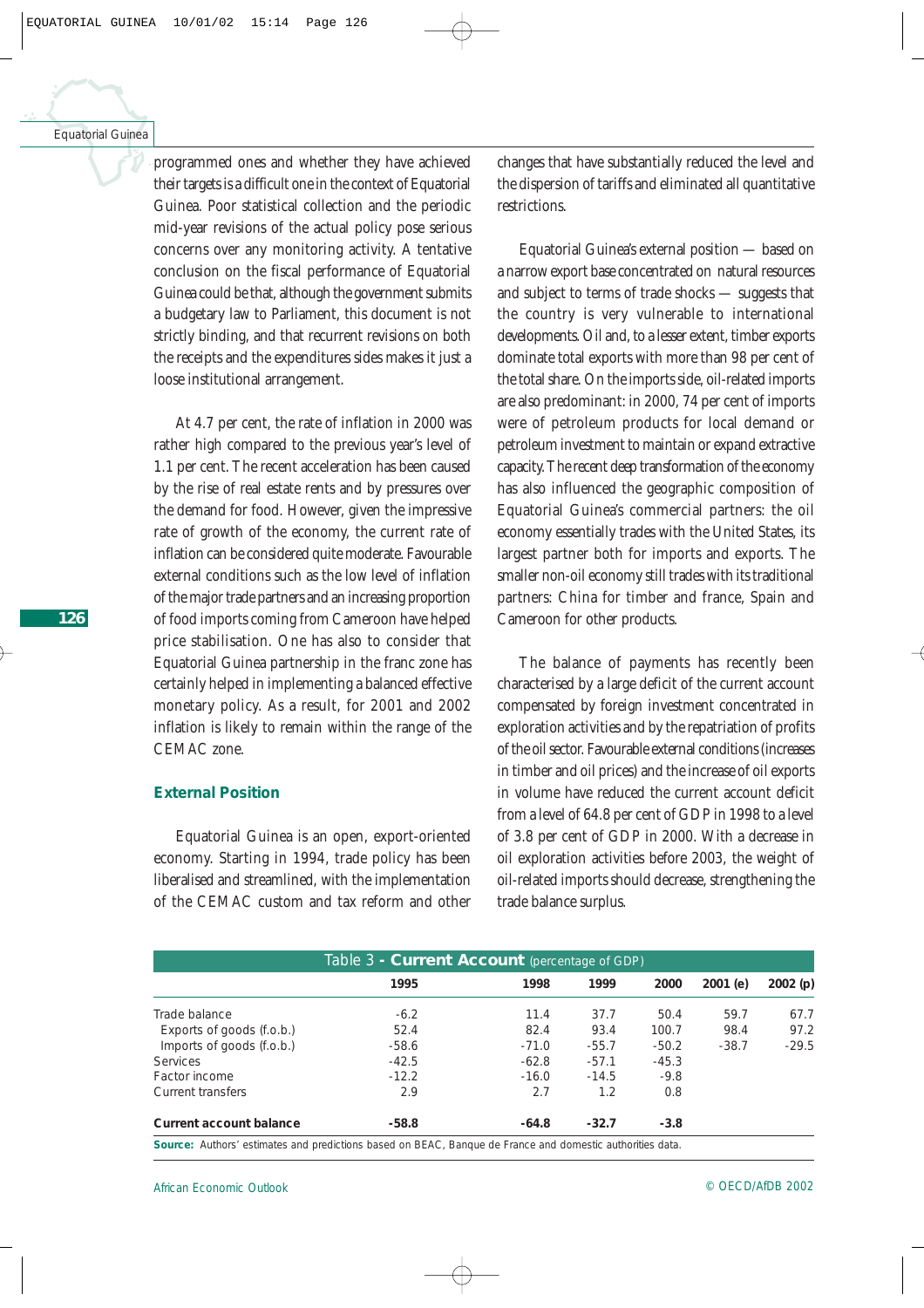*127*



Figure 5 **- Stock of Total External Debt** (percentage of GNP)

**Source:** World Bank (2001), *Global Development Finance.*

Two reasons may explain the apparent oddity between the current account deficit and the government surplus: firstly, the private sector's expenditures may be very high or even exceed its income; secondly, government expenditures do not include certain items and are therefore under evaluated. Unfortunately, owing to the poor statistical record of Equatorial Guinea's national accounts we are not able to discriminate between these two reasons.

Owing to the remarkable rate of growth of the economy, Equatorial Guinea's external debt position has changed dramatically in the recent past. From a level of indebtedness of 248 per cent of GNP in 1994, the ratio of total debt over GNP is at 46.7 per cent in 1999. In absolute terms external public debt decreased from \$292 million in 1995 to \$271 million in 1999. Long-term debt owed to official bilateral creditors represents 46 per cent of total public debt at year-end 1999, while that to multilateral creditors represents 47 per cent. According to the IMF, arrears in 2000 amounted to \$58.3 million, of which \$55 million was owed to bilateral creditors. Spain and China are the

major creditors of Equatorial Guinea. The unexpected co-existence of arrears and public budget surplus is due to the fact that the current government has been reluctant to inherit certain debts contracted during previous legislatures; apparently these contested sums were lent by foreign countries not directly to the government to finance true investment operations, but rather to officials who presumably were claiming to represent the government and to finance imports sold by the creditors themselves. However, the country is in the process of settling these disputes and it is beginning to repay its arrears; this will soon allow Equatorial Guinea to gain full access to privileged credit and to reorganise its overall debt structure. Because of the recent rise in the GDP per capita, Equatorial Guinea is not eligible for the HIPC initiative.

### **Structural Issues**

As explained above, the management of the oil boom represents Equatorial Guinea's crucial test. Oil revenues are considerable and have deeply transformed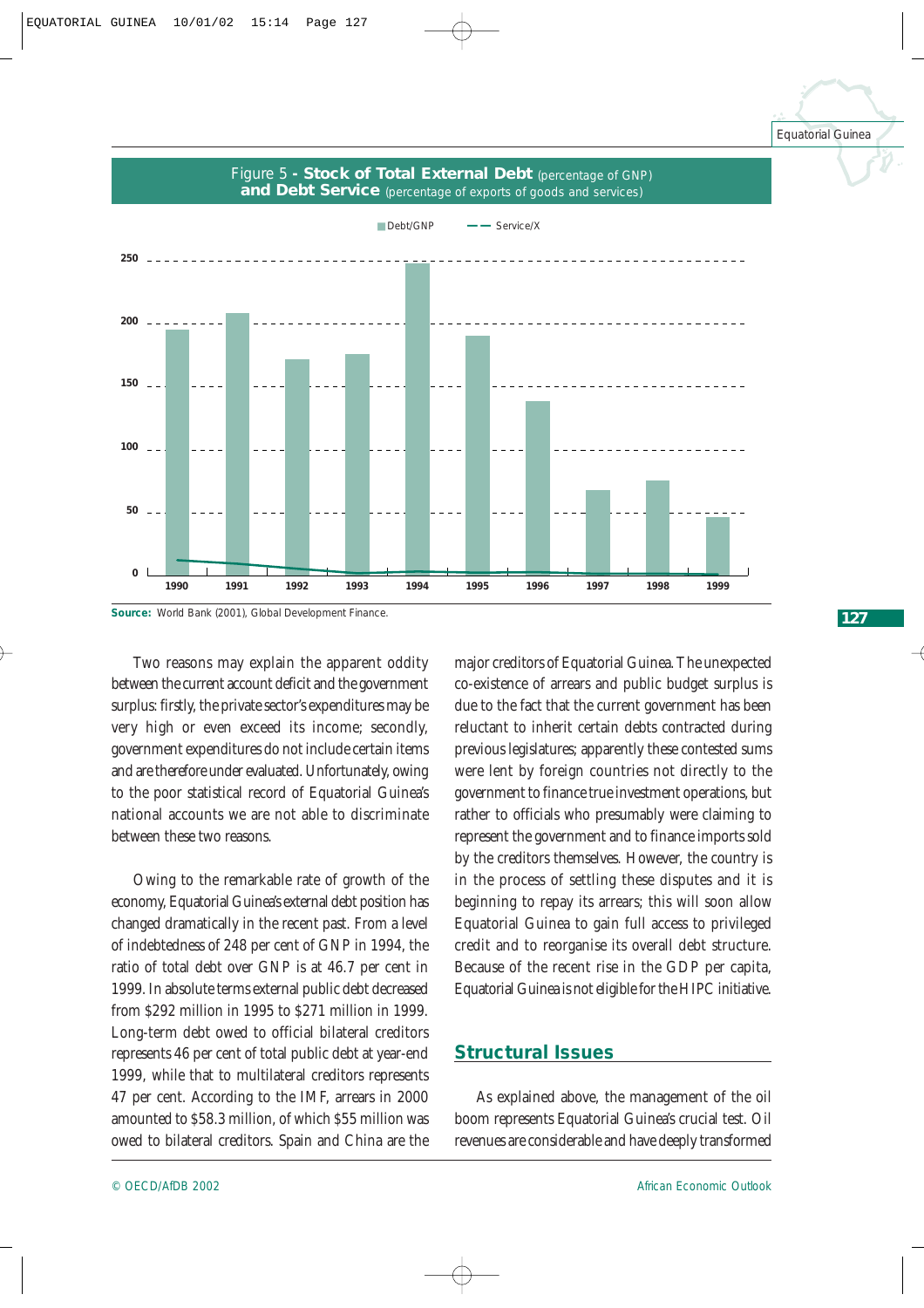the economic structure of the country; however they have not yet greatly benefited the whole of its small population. Additionally, the country's institutional development lags behind and, if not transformed adequately, it may become a major obstacle to a sustainable and more balanced growth and development process over the medium and long term.

The boom of the economy has shown the inadequacy of the institutional environment of Equatorial Guinea. The government, at the 1997 Economic National Conference held in Bata, acknowledged the need for public sector reforms. Besides the already mentioned deficiencies over the macroeconomic conduct, a general modernisation of the state's administrative capacities is needed; larger investments in the formation of skilled managers as well as medical doctors (currently a large proportion of doctors present in the country are on leave from Cuba), teachers, and technical workers are essential and urgent. Reforms of the judiciary are required since the system is incomplete and not working at its best; certain areas do not have sufficient coverage in terms of human and technical resources and the legislation is somewhat obsolete, incomplete or not adequately implemented in the various districts. Other reforms are required in the area of information and monitoring since the lack of a Central Statistical Office (the statistics are currently collected by a division in the Ministry of Planning) and the poor quality, availability and outdated nature of Equatorial Guinea's statistics prevents any form of surveillance and control of the economic and social development of the country.

In the area of economic structural reforms, the record of Equatorial Guinea is somewhat mixed*.* The distribution of petroleum products has been liberalised and the former GE Total has been privatised. The privatisation process started recently and some SOEs — notably in the sectors of petroleum products have been privatised. The government's general attitude towards public firms is to support their privatisation yet neither a clear regulatory framework nor public authorities exist to supervise the privatisation process or the privatised activities. On the other hand, notwithstanding the government's introduction of a law

in December 1997 for improving the supervision and monitoring of forestry activity, aimed at reducing logging activity to a sustainable level, actual timber production largely exceeded the upper limit of 450 000m3 in 1999 and 2000. Besides, as indicated by the still high share of unprocessed timber over the total sectoral output, it appears that the incentives put in place since 1997 — through the form of fixed quotas and sanctions for logs over total production, and differentiated export taxes for transformed and nontransformed timber — have not produced the expected results.

The banking sector in Equatorial Guinea is controlled by the BEAC and of 30 banks operating in the region, three are licensed to operate in Equatorial Guinea. The system, according to the BEAC supervision activity, can be considered robust and its soundness has not been affected by the boom in the economy of recent years. Following an extended period of growth, banking activity is now more stable and the accumulated balance sheet has been of \$92.8 million (CFA franc 65 billion) by the end of 2000. Overall liquidity largely covers the requirements of the economy: credit demand, \$38.7 million (CFA franc 27.1 billion) by the end of 2000, is smaller than bank resources, which at that time were equal to \$47.6 million (CFA franc 33.3 billion). The share of bad non-performing debt is diminishing and by the end of 2000 was equal to \$3.3 million (CFA franc 2.3 billion) for the entire sector. The banking activity comprises *Caisse Commune d'Epargne et d'Investissement* (CCEI), a local branch of CCEI Bank-Cameroon, and the *Société Générale des Banques en Guinée Equatoriale* — SGBGE, a local branch of the French bank *Société Générale*, and a new branch of the Gabonese BGFI, established in June 2001.

Basic infrastructure is one of the major bottlenecks for the development of Equatorial Guinea. Following its independence in 1968, the normal erosion process due to adverse climatic conditions and the lack of adequate maintenance policies resulted in very poor road conditions with less than 350 km tarred roads over a total of 3 952 km. Indeed, surface transport is limited. Nonetheless, a few projects — supported by financial and technical assistance of the ADB and the EU — are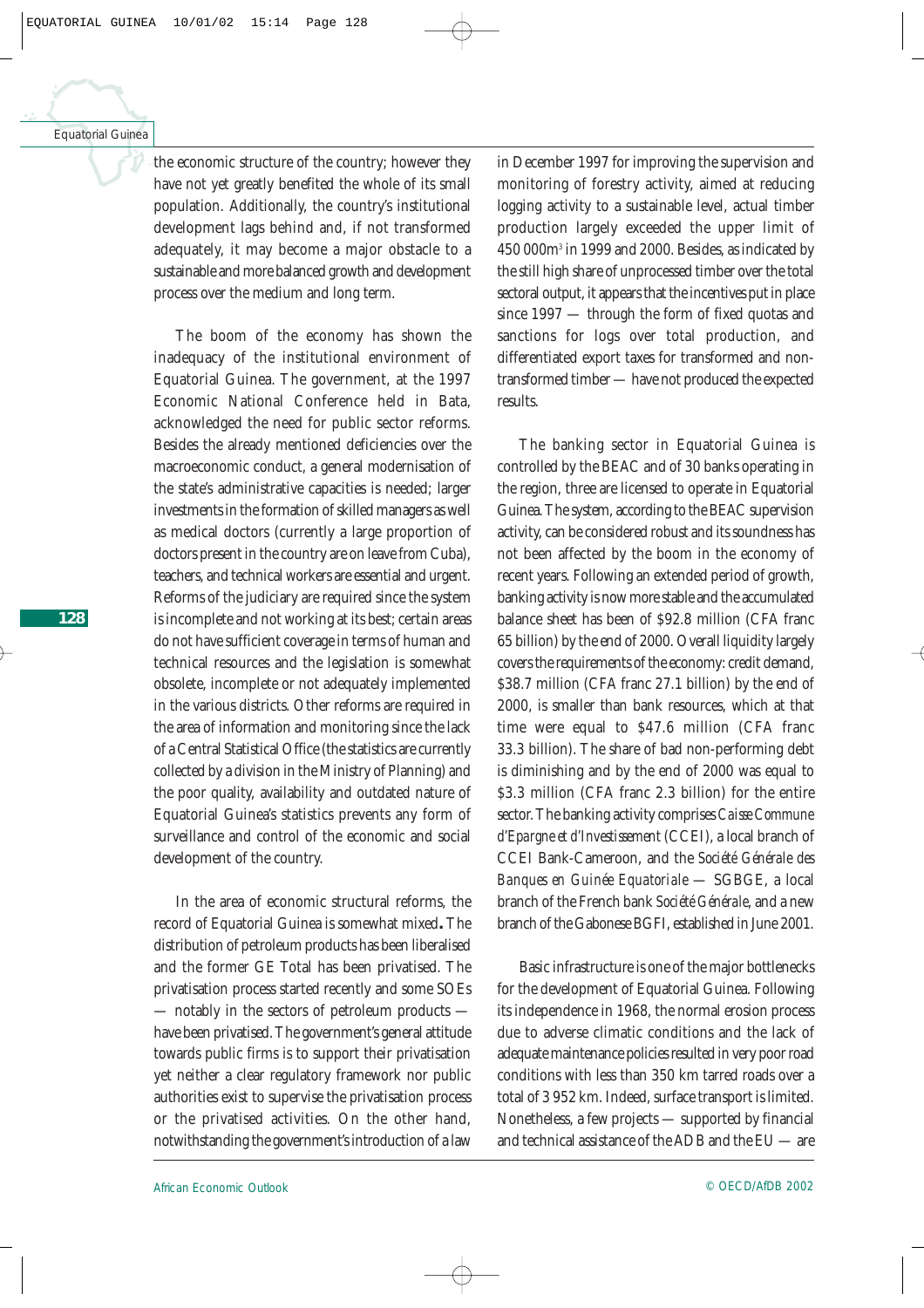restoring or expanding the surface infrastructure. A new road — with technical assistance and partial financing by China — connecting the coast (from Bata) to the eastern border (Mongomo) of the continental part of the country is under construction. Two projects, co-financed by the EU and the ADB with the Equatorial Guinea Government as a national counterpart, aimed at improving the paved roads from Malabo to Luba and Riaba (island of Bioko) and building an inter-state road network linking Equatorial Guinea to Cameroon and Gabon, have started in recent years.

## **Political and Social Context**

After a period characterised by a unique party presidential regime led by the current President Obiang Nguema M'basogo and his *Partido Democrático de Guinea Ecuatorial* (PDGE), the country has embarked since 1991 on a process of democratisation. The present political context has been shaped by the promulgation of the new Constitution approved by referendum in November 1991. The form of the state is a unitary republic with a political system theoretically admitting opposition.

Although in name a multi-party republic, the political scene is still dominated by President Obiang and a circle of advisors who take the most significant decisions. In the various institutional bodies power is still concentrated in the hands of the PDGE, which holds a solid majority in the National Assembly (*Cámara de Representantes del Pueblo* — CRP) with 75 out of 80 parliamentary seats. The latest electoral polls were considered irregular by most international and independent observers. The main opposition parties boycotted and declared fraudulent the official claims over the latest elections for the municipals, which were held in May 2000 and secured by the PDGE with a majority of 96 per cent. Other serious concerns arise from the weak separation of power between judiciary, executive and legislative, as regulated by the *Ley Fundamental*. Indeed, with an imbalance in favour of the executive power, the independence of the civil judicial power, already overshadowed by military

Equatorial Guinea

tribunals, is seriously compromised. Moreover, the obsolete judiciary system based on Spanish preindependence legislation is inadequate for the present needs of Equatorial Guinea democracy.

Despite the successful economic growth trajectory, Equatorial Guinea social records still largely illustrate the low level of development of its population. Poverty still affects a large part of the population and, according to UNDP, Equatorial Guinea ranks at the 131st position out of 174 in terms of human development.

The health profile of Equatorial Guinea is quite alarming. Indicators are amongst the worst in the region with life expectancy at birth of 50 years (1999 ADB data), and child mortality and maternal mortality rates at 111 and 352 respectively per 1 000 and 100 000 live births (in 1994). Malaria is the first cause of mortality: 43 per cent of infant (less than five years) mortality rate is related to this pathology. The other major health endemic problems (respiratory infections and diarrhoeic pathologies) are those of a least developed country where the lack of basic needs such as access to safe water and malnutrition determine the country's health profile. HIV/AIDS, even if it is not a principal cause of mortality, is becoming a threat for the development of the country in light of its rapid dissemination: from a prevalence rate of one per cent in 1988, a May UNAIDS report shows an estimated prevalence rate of around 7 per cent in 2001.

In terms of infrastructure, the Equatorial Guinea population is quite well covered with 291 local health centres, 35 larger health units, 18 district hospitals, five provincial hospitals, and two regional ones. Nevertheless, less than half of the health centres are operative and most of them do not possess basic equipment. Another weakness of the health sector is related to the geographical distribution of skilled human resources, as 89.8 per cent of medical personnel are concentrated in Bata and in Malabo. The government has prioritised expenditure for the health sector and, in 2001, the health budget has more than doubled from a level of \$5.6 million (CFA franc 3.9 billion) to a level of \$14.3 million (CFA franc 10 billion). Nonetheless, the lack of a clear strategy indicated by